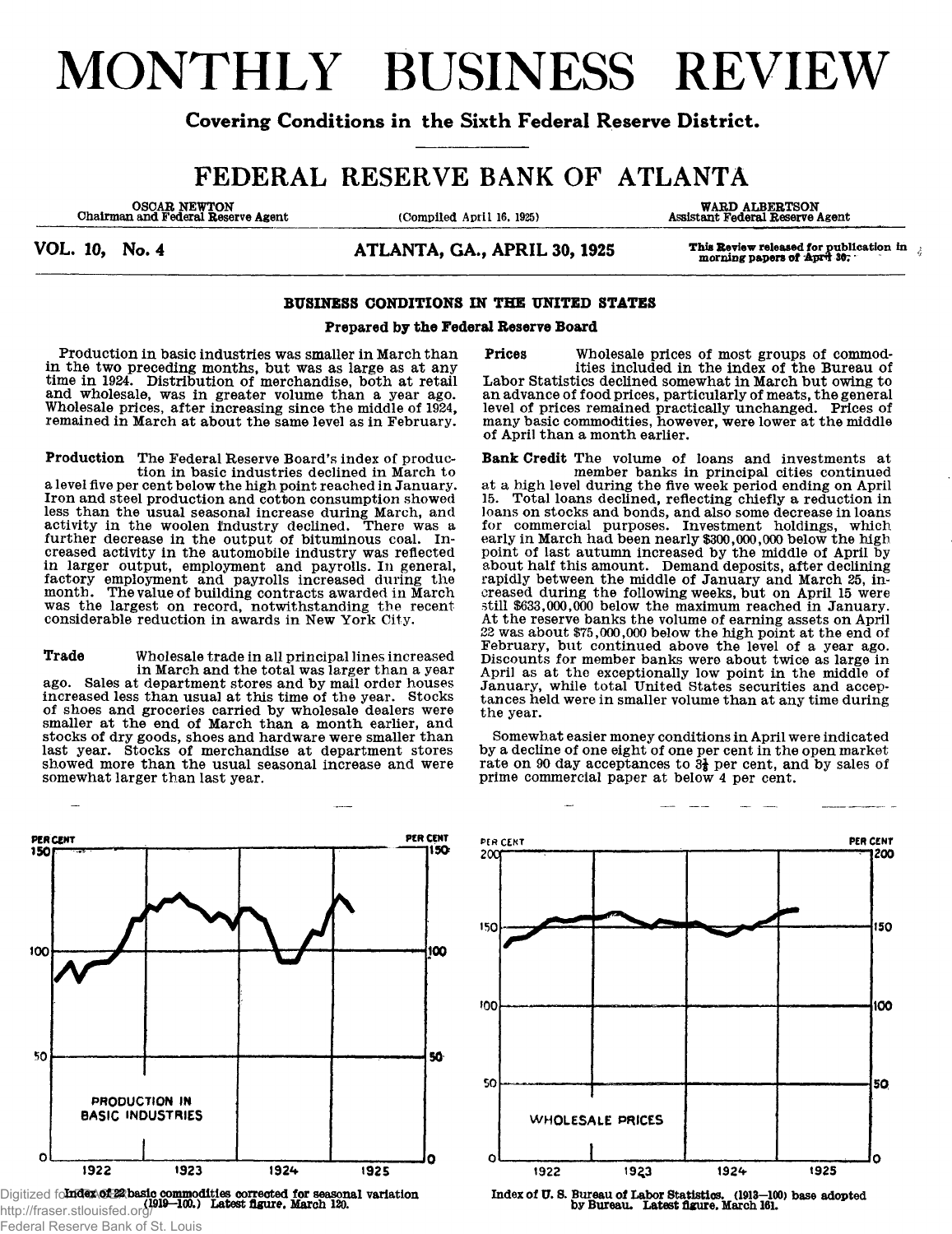8

6

4

S

Ō



## **SIXTH DISTRICT SUMMARY.**

**Business and financial statistics for the month of March and early April, show favorable comparisons with a month, ago and with last year, in nearly all instances. The volume of retail and wholesale trade was substantially larger in March than in February, due partly to seasonal influences and to the longer month. Retail sales in March were 4.9 per cent greater than in the same month a year ago, and the rate of stock turnover showed improvement over last year, both for the month, of March, and for the first quarter of the year. Sales by reporting wholesale firms in eight lines were larger than in March. 1924, while only one line exhibited a decrease compared with that month. Deposits at reporting cities, both demand and savings, are materially higher than at this time last year, and debits to individual accounts, measuring the volume of payments by check, are at a higher level thanja year ago. Commercial failures in the district, in point of liabilities, were slightly larger in March than in February, but considerably smaller than in March last year. Building permits at twenty reporting cities in the district were 39 per cent greater in March of this year** than for March 1924, and there is a fairly active demand for **lumber, many mills reporting overtime and some double**



Weekly figures for member banks in 101 leading cities.<br>Latest figure. April 15.

1924

BILLIONS OF DOLLARS BILLIONS OF DOLLARS BILLIONS OF DOLLARS

All Other Loans

**Investments** 

Loans on<br>Stocks and Bonds

1923

MEMBER BANK CREDIT

1922

**10**

A

6

ι

 $\overline{\mathbf{c}}$ 

 $\mathbf{o}$ 

1925

### **RETAIL TRADE.**

**The volume of retail trade in the sixth district compared favorably in March with the same month a year ago. Sales reported to the Federal Reserve Bank by 49 department stores were 4.9 per cent larger than in March 1924, increases being shown for all cities shown in the statement except Chattanooga, Tenn., and Jackson, Miss. Sales for theperiod January 1 to March 31, however, were 0.4 per cent below the volume for the same period last year. Stocks on hand at the end of March this year were 9.5 per cent smaller than a year ago, but increased 8.4 per cent over February. Stock turnover for the month of March this year was better at all reporting cities than during March last year, and for the year to date the turnover showed improvement over the same period a year ago at all reporting cities except Jackson, where the turnover this year has not been quite as rapid as last year. The relative volume of outstanding orders at the end of March was considerably lower than a month ago.**

## **CONDITION OP RETAIL TRADE DURING MARCH 1925 IN THE SIXTH FEDERAL RESERVE DISTRICT BASED UPON REPORTS FROM 49 STORES**

|                                                                                                                                                                    | Net sales, Percentage<br>increase or decrease<br>compared with:                             |                                                                                          | Stocks at end of month.<br>percentage increase or<br>decrease compared with:                |                                                                                         | Percentage of sales to<br>average stocks in Mar.<br>(stock turn-over for<br>the month): |                                                                      | Percentage of sales to<br>average stocks from<br>Jan. 1 to Mar. 31 (Stock)<br>turnover for year to<br>date) |                                                                       | Percentage of<br>out-<br>standing orders at end<br>of month to purchases<br>during calendar vear.<br>1924 :                     |                                                                |
|--------------------------------------------------------------------------------------------------------------------------------------------------------------------|---------------------------------------------------------------------------------------------|------------------------------------------------------------------------------------------|---------------------------------------------------------------------------------------------|-----------------------------------------------------------------------------------------|-----------------------------------------------------------------------------------------|----------------------------------------------------------------------|-------------------------------------------------------------------------------------------------------------|-----------------------------------------------------------------------|---------------------------------------------------------------------------------------------------------------------------------|----------------------------------------------------------------|
|                                                                                                                                                                    | $(\Lambda)$<br>Mar. 1924                                                                    | (B)<br>Jan. 1 to<br>Mar. 31, 1924                                                        | (A)<br>Mar. 1924                                                                            | (B)<br>Feb. 1925                                                                        | $(\Lambda)$<br>1924                                                                     | (B)<br>1925                                                          | (A)<br>1924                                                                                                 | (B)<br>1925                                                           | (A)<br>Feb.                                                                                                                     | (B)<br>Mar.                                                    |
| Atlanta $(5)$<br>Birmingham $(5)$<br>Chattanooga $(6)$<br>$Jackson (3)$<br>Nashville (5)<br>New Orleans (5)<br>Savannah (3)<br>Other Cities (17)<br>$DISTRICT(49)$ | $+9.2$<br>$+7.5$<br>$\frac{-23.7}{-3.4}$<br>$+1.4$<br>$+7.1$<br>$+0.5$<br>$+13.4$<br>$+4.9$ | $\frac{1.4}{4.7}$<br>$-23.1$<br>$-2.1$<br>$-0.7$<br>$-0.4$<br>$+5.5$<br>$+4.8$<br>$-0.4$ | $-9.9$<br>$-10.0$<br>-28.6<br>$-6.5$<br>$-14.4$<br>$-4.0$<br>$\frac{-11.2}{-8.4}$<br>$-9.5$ | $+5.0$<br>$+6.8$<br>$+4.7$<br>$+3.4$<br>$+9.4$<br>$*14.7$<br>$+6.0$<br>$+0.4$<br>$*8.4$ | 33.9<br>29.7<br>25.4<br>27.4<br>30.4<br>28.2<br>24.8<br>26.2<br>28.8                    | 39.4<br>39.9<br>26.1<br>27.5<br>36.4<br>33.1<br>28.6<br>34.4<br>34.4 | 107.3<br>85.7<br>75.4<br>77.4<br>84.8<br>88.3<br>71.6<br>80.8<br>87.4                                       | 118.0<br>96.2<br>80.3<br>76.7<br>98.8<br>93.6<br>85.2<br>93.3<br>96.4 | $\begin{smallmatrix} 5.0 \ 7.4 \ 6.0 \end{smallmatrix}$<br>x<br>6.2<br>$\begin{array}{c} 12.6 \\ 9.2 \\ 9.4 \\ 9.2 \end{array}$ | 3.46.9<br>3.8<br>3.0<br>$\frac{8.7}{7.8}$<br>$\frac{5.0}{5.7}$ |

Digitized for FRASER http://fraser.stlouisfed.org/ Federal Reserve Bank of St. Louis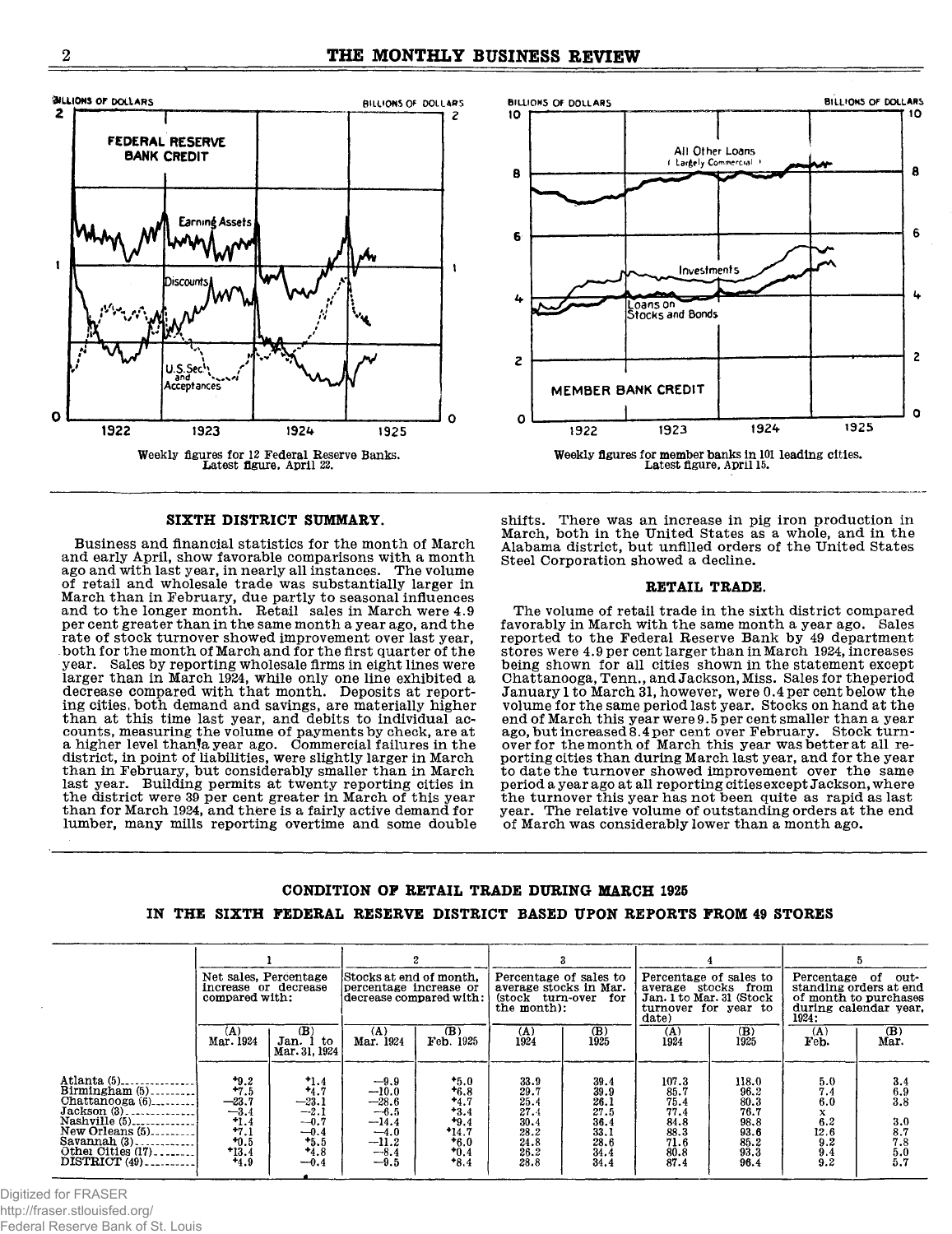## **WHOLESALE TRADE.**

**The volume of wholesale trade in the sixth district during March, reflected by reports for the month from 149 wholesale firms in nine different lines, was considerably better than in February or in March a year ago. All of these reporting lines except Stationery showed sales greater in March than in the preceoing month or the same month last year. The tables which follow show percentage comparisons of sales by cities where as many as three reports in a line are received from a city; other reports are included in "Other Cities."**

**Groceries Sales by wholesale grocery firms were larger at**

**all reporting cities except Jacksonville in March than in February, the average increase for the district being 6.2 per cent. Compared with March 1924, decreases were reported from Atlanta and New Orleans, but increases at other reporting points brought the district average to an increase of 1.1 per cent. The reports in a majority of instances indicate some declines in prices during March. Collections were reported excellent by 1 firm, good by 8, and fair by 12.**

|                                                                                   | March 1925 compared with:<br>February 1925 March 1924 |                                       |  |
|-----------------------------------------------------------------------------------|-------------------------------------------------------|---------------------------------------|--|
| Atlanta (5 firms)<br>New Orleans (8 firms)                                        | $+3.0$<br>$*10.7$                                     | $-2.0$<br>$+7.8$<br>$+13.1$<br>$-9.1$ |  |
| Vicksburg (4 firms)<br>Other Cities (15 firms).<br>$\textbf{DISTRICT}$ (39 firms) | $+11.7$<br>$+6.8$<br>$+6.2$                           | $+10.7$<br>$*0.5$<br>$^{*}1.1$        |  |

**Dry Goods Sales by wholesale dry goods dealers in this district have shown improvement each month**

**this year, March sales exceeding those in February by 21.7 per cent, following an increase of 13.8 per cent in February over January. All reporting cities showed increased business over February, and increases were also shown at all of these cities over March last year, the average being 25.8 per cent for the 26 firms reporting. Some of the reports indicate that a few orders for fall delivery are being placed by retail firms, but that in a majority of instances buying is only for requirements in the immediate future. Collections were reported good by 8 firms, fair by 10, and poor by 1.**

|                                          | March 1925 compared with:    |         |  |
|------------------------------------------|------------------------------|---------|--|
|                                          | February $1925$ March $1924$ |         |  |
|                                          | $+10.5$                      | $+17.5$ |  |
|                                          |                              | $+64.2$ |  |
|                                          |                              | 4.7     |  |
|                                          |                              | $+36.2$ |  |
|                                          |                              | $+25.8$ |  |
|                                          |                              | $+31.0$ |  |
| $\textbf{DISTRICT} \ (26 \text{ firms})$ | $-21.7$                      | $+25.8$ |  |

**Hardware March sales by 31 wholesale hardware firms exceeded those in February by 5.4 per cent, and were larger than in March last year by 15.2 per cent. Increases were reported from all cities shown in the statement except Chattanooga, where March sales were 5.3 per cent lower than in February, and 4.9 per cent less than in March 1924. Some of the reports state that collections were fair during March, that prices were fairly stable, and that retail merchants only in rare instances were placing orders for their future requirements.**

|                                     | March 1925 compared with:<br>February 1925 March 1924 |         |  |
|-------------------------------------|-------------------------------------------------------|---------|--|
|                                     |                                                       | $*31.4$ |  |
|                                     |                                                       | $-4.9$  |  |
|                                     |                                                       | $*10.2$ |  |
| New Orleans (6 firms)______________ | $+5.6$                                                | $+6.5$  |  |
| Other Cities (15 firms).            | $+9.3$                                                | $+29.3$ |  |
|                                     | $-5.4$                                                | $*15.2$ |  |

**Furniture Although showing an increase in sales over February and over March last year, wholesale furniture firms state that their business in March has not come up to their expectations, although some of the reports state that prospects are good. The reports indicate practically no change in prices. Collections were reported good by 5 firms, fair by 5, and poor by 1. According to these reports, retail merchants are placing orders only for their current requirements.**

|         | March 1925 compared with:<br>February 1925 March 1924 |  |  |
|---------|-------------------------------------------------------|--|--|
|         |                                                       |  |  |
|         | -8.7                                                  |  |  |
|         | $+22.2$                                               |  |  |
|         | $+50.1$                                               |  |  |
|         | $*18.2$                                               |  |  |
| $+15.5$ | $+14.8$                                               |  |  |

Digitized for FRASER

http://fraser.stlouisfed.org/

Federal Reserve Bank of St. Louis

**Electrical Sales during March by 10 wholesale dealers in Supplies electrical supplies were 0.3 per cent larger than in February, but were 7.3 per-cent greater than in March a year ago. Buying is for current requirements only, but the outlook is reported good because of the large amount of building now under way and in prospect. Collections were reported good by 2 firms, fair by 6, and poor by 2.** March 1925 compared with :

| maich 1949 compared with. |                                                                           |  |
|---------------------------|---------------------------------------------------------------------------|--|
|                           | March 1924                                                                |  |
| $+1.5$                    | +1.9                                                                      |  |
| $-1.6$                    | *4.6                                                                      |  |
| $-0.3$                    | *20.3                                                                     |  |
| +0.3                      | $+7.3$                                                                    |  |
|                           | February 1925<br>Atlanta (3 firms)<br>New Orleans (3 firms)______________ |  |

**Shoes March sales by 9 wholesale shoe firms were 26.6 per cent greater than in February, following an increase in February over January of 21.7 per cent. This is largely due to seasonal factors, however, as March sales exceeded those in the same month a year ago by only 6 per cent. Prices are reported fairly stable, although slightly higher than a year ago.**

|                        | March 1925 compared with:   |        |  |
|------------------------|-----------------------------|--------|--|
|                        | March 1924<br>February 1925 |        |  |
|                        | +27.5                       | $-2.8$ |  |
| Other Cities (6 firms) | $+26.3$                     | +9.9   |  |
|                        | $*26.6$                     | *6.0   |  |

**Percentage changes in sales in the district in the other three lines are shown below. Collections were reported good by 2 wholesale stationery firms but poor by 1, and fair by 2 wholesale drug firms.**

|                                     | March, 1925, compared with: |              |
|-------------------------------------|-----------------------------|--------------|
|                                     | February, 1925.             | March. 1924. |
|                                     | $-11.0$                     | $-10.0$      |
|                                     | *12.2                       | $+4.8$       |
| Farm implements $(7 \text{ firms})$ | *41.8                       | *50.1        |
|                                     |                             |              |

## **AGRICULTURE.**

**Weather conditions in the sixth district during March and early April have been generally favorable for farm work, and preparation of the ground for the planting of the season's crops has gone forward, and planting of cotton and other crops is progressing. Increased use of fertilizer is indicated in a statement issued by the New Orleans Ootton Exchange showing that 145,929 tons more of fertilizer had been purchased in the cotton-growing states for the eight months ended March 31 than during the corresponding period of the previous season.**

**Favorable outlook for fruit crops in Georgia is indicated in a recent report by the Bureau of Agricultural Economics. The present peach crop is estimated at 79 per cent of a normal crop, and the report indicates 82 per cent of a normal apple crop. These figures compare with 86 per cent for peaches and 87 per cent for apples, reported at this time last year. The recent frosts caused only slight damage to peaches in the Fort Valley section; in the territory immediately north of Macon the damage was more severe, but the most serious damage was done in the northeastern area (Cornelia) where it is estimated at about 25 per cent.**

**Tennessee's wheat crop, though showing very much better than on April 1 last year is far from being normal. The condition last year on this date was only 63 per cent of normal, which, with the exception of April 1917, is the lowest on record. The condition reported at this time is good in the eastern part of the state, but low in the middle and western parts, the average being 80 per cent.**

**Florida's white potato acreage this spring is estimated at 21,000 acres, approximately 70 per cent of last spring's acreage. The crop is moving from South Florida, and the condition in the Hastings area is excellent.**

| Cotton Movement |  |        |                                |  |
|-----------------|--|--------|--------------------------------|--|
|                 |  |        | Sixth Federal Reserve District |  |
|                 |  | (2000) |                                |  |

|                 | <b>Bales</b> ) |                  |            |
|-----------------|----------------|------------------|------------|
| Receipts:       | March 1925     | <b>Feb.</b> 1925 | Marce 1924 |
| New Orleans     | 163.200        | 154.246          | 79.229     |
| Mobile          | 12.160         | 13.497           | 3.752      |
| Savannah        | 52,830         | 50.430           | 18.272     |
| Atlanta         | 18.197         | 15,399           | 7.480      |
| <b>Augusta</b>  | 17.855         | 16.512           | 4.706      |
| Montgomery      | 2.808          | 4.146            | 668        |
| Vicksburg       | 30.957         | 30.475           | 16.602     |
| $Macon \tldots$ | 6.421          | 3.798            | 1.407      |
| Stocks:         |                |                  |            |
| New Orleans     | 270,561        | 318.392          | 128.111    |
| Mobile          | 7.694          | 11.941           | 5.988      |
| Savannah        | 35.381         | 52.241           | 44.542     |
|                 | 35.051         | 39.476           | 23.995     |
| Augusta         | 49.895         | 56.470           | 25.998     |
| Montgomery      | 9.046          | 15,499           | 12,933     |
| Vicksburg       | 2.642          | 5.365            | 5.007      |
| Macon           | 9.750          | 8.580            | 6.713      |
|                 |                |                  |            |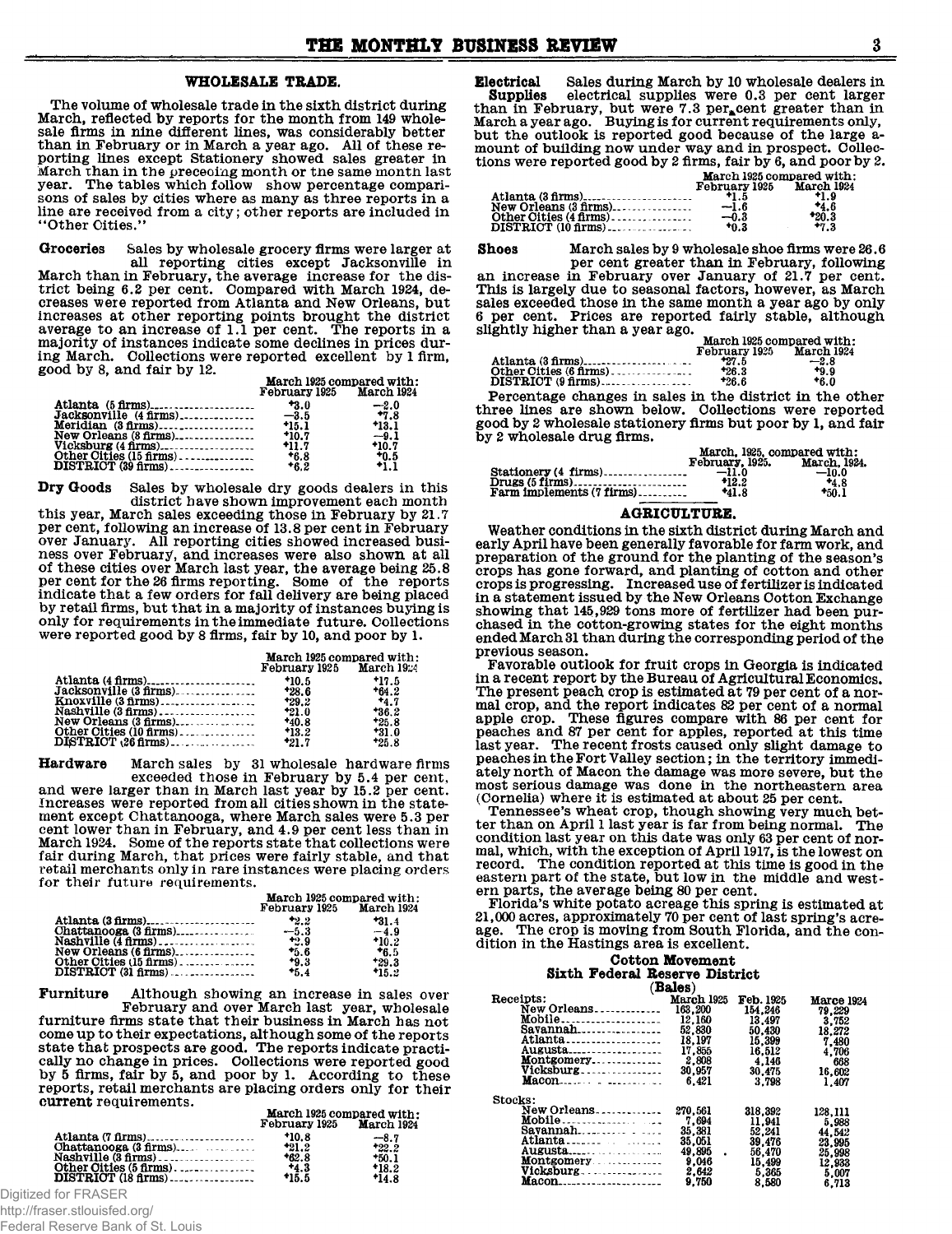## Cotton Movement-United States Since August 1 (Bales)

|                                                                                                              | 1925    | 1924    | 1923                        | 1922                |
|--------------------------------------------------------------------------------------------------------------|---------|---------|-----------------------------|---------------------|
| Receipts at all U.S. Ports 8.760.190 6.159.962 5.406.596 4.919.561<br>Overland across Miss., Ohio &          |         |         |                             |                     |
| Potomac Rivers to Nor.<br>Mills and Canada 1.119.819<br>Interior stock in excess of                          |         |         | 779.288 1.113.439 1.350.861 |                     |
| of those held at close of<br>commercial year<br>Southern Mills Takings net - 3 102 000 - 2 781 566 3 186 864 | 504.595 | 255.765 | 219.219                     | 36.372<br>2.807.518 |

| Total movement for 246 days13,486,604 9.976,581 9.925,864 9.041,668 |  |
|---------------------------------------------------------------------|--|
|                                                                     |  |
| American Mills N.& S.Oanada 5.360.368 4.723.853                     |  |
| American cotton thus far10,910,000 8,694,000 9,785,000              |  |

## **CITRUS FRUIT**

The condition of citrus fruits showed an unusual decline during March and is reported at new low figures for April. Oranges are 85 per cent of normal compared with 91 per cent a month earlier, and grapefruit are 85 per cent compared<br>with 90 per cent a month earlier. The low figures appear to<br>be the result of a generally unsatisfactory development of growth and bloom. Aphis infestation is reported severe in some localities.

|            | March<br>1925 | March<br>1924 | March<br>1925 | <b>Season through</b><br>March<br>1924 |
|------------|---------------|---------------|---------------|----------------------------------------|
| Oranges    | 3.341         | 5.269         | 23.455        | 24.370                                 |
| Grapefruit | 3.177         | 3.027         | 15.467        | 14.603                                 |
| Tangerines | 58            | 24            | 1.686         | 1.025                                  |
|            | 6.576         | 8.320         | 40.608        | 39,998                                 |
| Vegetables | 4.986         | 6.006         | 12.489        | 16.968                                 |

### **SUGAR**

An estimate recently made by the Bureau of Agricultural Economics and the Bureau of Entomology places the damage to the sugar cane crop in Louisiana during 1924 due to the sugar cane moth boret at 13 per cent of a normal crop.<br>For 1923 the loss was 23 per cent, and for 1922 it was 17 per<br>cent. The low percentage loss in 1924 was partly due to the fact that the cold weather of the previous winter killed borers in exposed pieces of stubble and scraps of cane left about the plantations.

The present cane crop has made some progress but the cool nights have tended to retard the germination of the spring plant cane. There have been some showers, but general rains in the sugar belt are needed.

|                                               | Movement of Sugar         |                             |                          |
|-----------------------------------------------|---------------------------|-----------------------------|--------------------------|
|                                               | <b>Raw Sugar (Pounds)</b> |                             |                          |
| Receipts:                                     | Mar. 1925                 | Feb. 1925                   | Mar. 1924                |
| New Orleans 204.443.268                       |                           | 126.839.726                 | 155.618.671              |
| Savannah 65.372.810                           |                           | 51.489.972                  | 35.029.826               |
| Meltings:                                     |                           |                             |                          |
| New Orleans 175.518.251                       |                           | 141,508,308                 | 142.170.386              |
| Savannah 58.789.337                           |                           | 40.865.418                  | 26,582,280               |
| Stocks:                                       |                           |                             |                          |
| New Orleans 37.788.080<br>Savannah 17,208,027 |                           | 8.863.563<br>10.624.554     | 49.168.818               |
|                                               |                           |                             | 12,793,274               |
| <b>Refined Sugar (Pounds)</b>                 |                           |                             |                          |
| Shipments:                                    | Mar. 1925                 | Feb. 1925                   | Mar. 1924                |
| New Orleans 154,909,282                       |                           | 120.676.396                 | 117,876,966              |
|                                               |                           | 37.097.599                  | 18.556.195               |
| Stocks:                                       |                           |                             |                          |
| New Orleans 27.807.896                        |                           | 19,049,058                  | 54.602.322               |
|                                               |                           | 4.269.059                   | 14.964.524               |
|                                               | <b>Rice Movement</b>      |                             |                          |
| Rough Rice (Sacks) Port of New Orleans        |                           |                             |                          |
|                                               | Mar. 1925                 | Feb. 1925                   | Mar. 1924                |
| Receipts                                      | 13.145                    | 74.286                      | 49,140                   |
| Shipments                                     | 45.067                    | 64.323                      | 37,117                   |
| Stock                                         | 38.260                    | 70.182                      | 46,920                   |
| Clean Rice (Pockets) Port of New Orleans      |                           |                             |                          |
| Receipts                                      | 100.202                   | 150,598                     | 136,839                  |
| Shipments                                     | 118,163                   | 128,858                     | 177,670                  |
| Stock                                         | 264,281                   | 276.245                     | 140.445                  |
| Receipts of Rough Rice (Barrels)              |                           |                             |                          |
|                                               |                           |                             | Season to Last Season to |
|                                               | Mar. 1925                 | Mar. 31, 1925 Mar. 31, 1924 |                          |
| Association Mills                             | 25.184                    | 4.356.171                   | 4.789.267                |
| New Orleans Mills                             | 13.145                    | 930.089                     | 705,449                  |
| Outside Mills                                 | 4.800                     | 1.757.040                   | 1.751.220                |

#### 43.129 7,043,300 7,245,936

Digitized for FRASER http://fraser.stlouisfed.org/

Federal Reserve Bank of St. Louis

| Distribution of Milled Rice (Pockets)                                            |                                                |                                               |                                                |
|----------------------------------------------------------------------------------|------------------------------------------------|-----------------------------------------------|------------------------------------------------|
| Association Mills<br>New Orleans Mills                                           | 275,766<br>68.794<br>151.925                   | 4.028.088<br>815,335<br>1,576,850             | 4.519.788<br>732,468<br>1.650.934              |
|                                                                                  | 496.485                                        | 6.420.273                                     | 6.903.190                                      |
|                                                                                  | <b>Stock on Hand</b>                           |                                               |                                                |
| <b>Association Mills.</b><br>------------<br>New Orleans Mills<br>Outside $M11s$ | Apri--1, 1925<br>511.742<br>292.607<br>255,300 | Mar. 1, 1925<br>787.031<br>342,848<br>429,800 | April 1, 1924<br>729.529<br>182.243<br>270.200 |
|                                                                                  | 1.059.649                                      | 1.559.679                                     | 1.181.972                                      |

#### **FINANCIAL**

Financial statistics, based upon reports from banks in the sixth district, continue to show favorable comparisons with a year ago. Savings deposits held by 94 banks at the end of March were 6.3 per cent higher than at the same time last<br>year, and demand deposits reported weekly by 36 banks<br>were 46 million dollars greater on April 8 than on the corresponding report date a year ago. Debits to individual<br>accounts at 24 reporting cities for the week ended April 15 were \$9,916,000 greater than during the same week last year.

The weekly statement of the principal resources and liabilities of member banks in Atlanta, New Orleans, Birmingham, Jacksonville, Nashville, Knoxville, Chattanooga and Savannah for April 8 shows an increase over a month ago of \$1,190,000 in loans secured by government obligations, and expression in the secured by stocks and<br>an increase of \$1,847,000 in loans secured by stocks and<br>bonds, while other loans were about ten million dollars<br>greater than at that time. Total discounts on April 8 were about 13 million dollars greater than on March 11, and nearly 50 million dollars greater than on April 9, 1924.

#### **Member Banks in Selected Cities**  $(000 \t Omitted)$

| <b>Bills Discounted:</b>                     |         | April 8, 1925 Mar. 11, 1925 April 9, 1924 |         |
|----------------------------------------------|---------|-------------------------------------------|---------|
| Secured by Govt. Obliga-                     |         |                                           |         |
| $tions$                                      | \$8.578 | \$7.388                                   | \$8.552 |
| Secured by Stocks and                        |         |                                           |         |
| $\text{Bonds} \dots \dots \dots \dots \dots$ | 77.413  | 75.566                                    | 69.428  |
| All Others                                   | 392,438 | 382,563                                   | 350.837 |
| Total Discounts                              | 478.429 | 465.517                                   | 428.817 |
| $U.S.Securities \ldots \ldots$               | 36,102  | 29.875                                    | 39.855  |
| Other Stocks and Bonds                       | 40.476  | 41.946                                    | 41.867  |
| Total loans, Discounts and                   |         |                                           |         |
| $Investments \dots \dots \dots \dots$        | 555.006 | 537.338                                   | 510.539 |
| Time Deposits                                | 198.178 | 194.516                                   | 179.739 |
| Demand Deposits                              | 323.756 | 325,102                                   | 277.938 |
| Accommodation at F. R. Bank                  | 6.255   | 6.811                                     | 21,876  |

Total earning assets held by the Federal Reserve Bank reached a level of \$37,344,000, on April 1, the highest on any report date since June 11 of last year, but declined to \$36,-813,000 on April 15. Total discounts on April 15 were \$18,-897,000 and were greater than on any other reporting date<br>this year except April 1. United States securities were own-<br>ed in larger volume on April 15 than on any other report date this year, and bills bought in the open market, amounting to \$13,074,000, were also at a high level. Cash reserves were  $19\frac{1}{2}$  million dollars lower than the high point for this year which was on February 25, but were 20 million dollars greater than on the corresponding report last year.

#### **Federal Reserve Bank**  $(000 \text{ Omittad})$

| $\mathbf{B}$ ills $\Gamma$ is counted:<br>Secured by Govt. Obli- |                  |                        | April 1 , 1925 Mar. 18, 1925 April 16, 1924 |
|------------------------------------------------------------------|------------------|------------------------|---------------------------------------------|
| $\text{rations}$ $\ldots$ $\ldots$ $\ldots$<br>All Others        | 3.078<br>15.819  | \$4.764<br>12.047<br>٠ | \$6.636<br>32,411                           |
| Total Discounts<br>Bills bought in open market                   | 18.897<br>13.074 | 16.811<br>12.294       | 39.048<br>7.092                             |
| Total earning assets                                             | 4.379<br>36.813  | 3.584<br>33, 152       | -101<br>46.241                              |
| Cash Reserves                                                    | 169,465          | 179,456                | 149,400                                     |
| Total Deposits<br>F. R. Notes in actual circula-                 | 69.715           | 73.508                 | 57.835                                      |
| tion<br>Reserve Ratio                                            | 142.011<br>80.0  | 142,507<br>83.1        | 140,009<br>75.5                             |

## **Savings Deposits**

|                                   |           | Compar-   |           | Compar-                                            |
|-----------------------------------|-----------|-----------|-----------|----------------------------------------------------|
|                                   |           | ison of   |           | ison of                                            |
|                                   |           |           |           | Mar. 1925 Feb. 1925 Mar. 1925-Mar. 1924 Mar. 1925- |
|                                   |           | Feb.1925  |           | 1924                                               |
| $-$33.273$<br>Atlanta (7 banks)   | \$32,946  | +1.0      | \$30.825  | $+7.9$                                             |
| 22.889<br>Birmingham (5 banks).   | 22.881    | $+0.0$    | 21.595    | +6.0                                               |
| Jacksonville (5 banks).<br>20.509 | 20.045    | 42.3      | 20.107    | $^{+2.0}$                                          |
| Nashville (10 banks)<br>19.220    | 21.690    | -11.4     | 18.468    | *4.1                                               |
| 48.140<br>New Orleans (8 banks).  | 47.952    | $^{*0.4}$ | 46.931    | 42.6                                               |
| 95.558<br>Other Cities (59 banks) | 93.641    | +2.0      | 87,551    | tg.1                                               |
|                                   |           |           |           |                                                    |
| Total (94 banks). \$239,589       | \$239,155 | +0.2      | \$225.477 | *6.3                                               |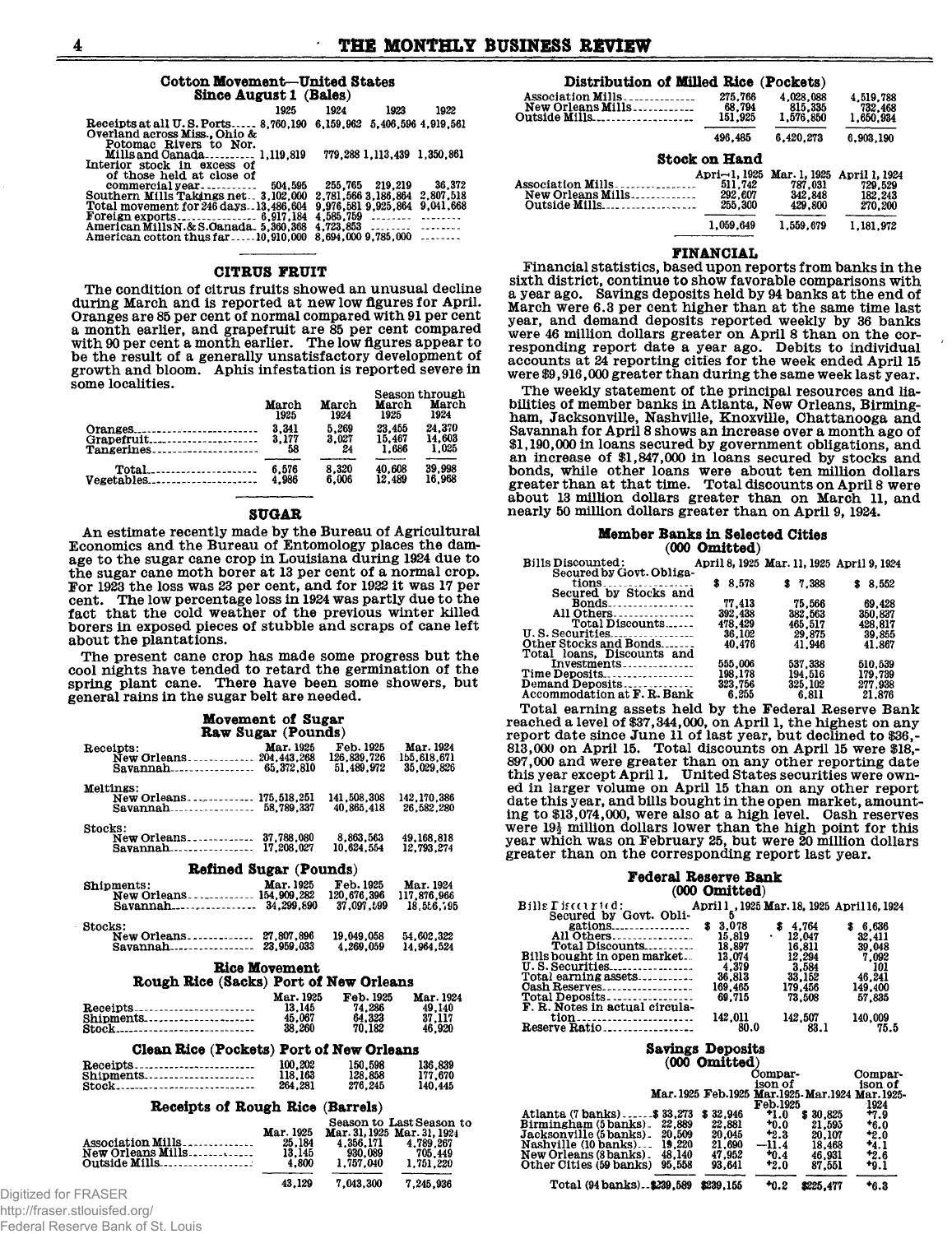## DEBITS TO INDIVIDUAL ACCOUNTS **Sixth Federal Reserve District**

|                                                                                                                                                                                                                                      |               | Week Ended      |                   |
|--------------------------------------------------------------------------------------------------------------------------------------------------------------------------------------------------------------------------------------|---------------|-----------------|-------------------|
|                                                                                                                                                                                                                                      | Apr. 15, 1925 | Mar. 11, 1925   | Apr. 16, 1924     |
| Albany\$ 1,125,000                                                                                                                                                                                                                   |               | 1,500,000<br>Ŝ. | s<br>950,000      |
|                                                                                                                                                                                                                                      | 33,629,000    | 35,326,000      | <b>34.138.000</b> |
|                                                                                                                                                                                                                                      | 7.611.000     | 8,188,000       | 6.518.000         |
| Birmingham                                                                                                                                                                                                                           | 30.632.000    | 27.775.000      | 26,870,000        |
|                                                                                                                                                                                                                                      | 747,000       | 704.000         | 642,000           |
| Chattanooga                                                                                                                                                                                                                          | 10.064.000    | 9.227.000       | 8.906.000         |
| Columbus. The contract of the collection of the collection of the collection of the collection of the collection                                                                                                                     | 3.295.000     | 3.504.000       | 2.974.000         |
| $\mathbf{Dothan}$ . The set of the set of the set of the set of the set of the set of the set of the set of the set of the set of the set of the set of the set of the set of the set of the set of the set of the set of the set of | 878,000       | 863.000         | 556,000           |
|                                                                                                                                                                                                                                      | 300,000       | 290,000         | 206,000           |
| $\textbf{Jackson} \dots \dots \dots \dots$                                                                                                                                                                                           | 4.300.000     | 4.600.000       | 4.100.000         |
|                                                                                                                                                                                                                                      | 19.222.000    | 17.435.000      | 19.238.000        |
|                                                                                                                                                                                                                                      | 7.434.000     | 7.236.000       | 8.464.000         |
|                                                                                                                                                                                                                                      | 5.480.000     | 5.319.000       | 4.910.000         |
|                                                                                                                                                                                                                                      | 3,214,000     | 4.331.000       | 2.639.000         |
|                                                                                                                                                                                                                                      | 8,130,000     | 7.291.000       | 6.087.000         |
| <b>Montgomery</b> .                                                                                                                                                                                                                  | 5.340.000     | 6.608.000       | 5,601,000         |
|                                                                                                                                                                                                                                      | 19,698,000    | 18.442,000      | 19.117.000        |
| Newnan                                                                                                                                                                                                                               | 491,000       | 621.000         | 390.000           |
| New Orleans.                                                                                                                                                                                                                         | 79.091.000    | 77.442.000      | 81.141.000        |
|                                                                                                                                                                                                                                      | 1.970.000     | 1.774.000       | 1.831.000         |
| $\texttt{Savannah}$                                                                                                                                                                                                                  | 9,312,000     | 10,120,000      | 9,306,000         |
| Tampa                                                                                                                                                                                                                                | 13.715.000    | 13.233.000      | 9.037.000         |
|                                                                                                                                                                                                                                      | 1,092,000     | 1.223.000       | 1,112,000         |
|                                                                                                                                                                                                                                      | 1,796,000     | 2.160.000       | 1.917.000         |
| $Total$ \$268,566,000 \$265,212,000                                                                                                                                                                                                  |               |                 | \$256,650.000     |

### **COMMERCIAL FAILURES**

Commercial failures in the United States, according to statistics compiled by R. G. Dun & Co., were larger in number, but substantially smaller in liabilities during March<br>1925 than in the same month last year. The Boston, Cleve-Find and Minneapolis districts showed increases in liabilities, over March 1924, but the other nine districts shows decreases. The large decrease in the fifth district is due to the failure in March 1924 of one large firm whose liabilities amounted to forty millions of dollars.

|                                                          | Number    |              | Liabilities  |              |
|----------------------------------------------------------|-----------|--------------|--------------|--------------|
| District                                                 | Mar. 1925 | Mar. 1925    | Feb. 1925    | Mar. 1924    |
| $\textbf{Boston} \dots \dots \dots \dots$                | 198       | \$4,203,160  | \$2.095.778  | \$2.729.443  |
| New York                                                 | 348       | 6.543.180    | 13.046.091   | 26.870.199   |
| Philadelphia                                             | -58       | 1.639.315    | 2.162.977    | 1.724.650    |
| $\alpha$ of $\alpha$ and $\beta$ is a series of $\alpha$ | 173       | 3.132.010    | 2.057.013    | 3.037.892    |
| Richmond                                                 | 127       | 2.640.261    | 3.690.398    | 42.232.527   |
| Atlanta                                                  | 116       | 1.802.227    | 1.596.383    | 5.111.223    |
|                                                          | 309       | 6.805.675    | 5.464.081    | 8.296.645    |
| $St. Louis. \ldots$                                      | - 86      | 531.515      | 3.343.246    | 1.313.655    |
| Minneapolis.                                             | 82        | 1.924.921    | 1.548.919    | 979,270      |
| Kansas City                                              | 98        | 1.782.243    | 1.093.915    | 1,851,517    |
|                                                          | 59        | 682.936      | 1.670.801    | 950.677      |
| San Francisco                                            | 205       | 2.317.288    | 2.353.415    | 2.553.328    |
|                                                          |           | \$34.004.731 | \$40,123,017 | \$97.651.026 |

## $\mathbf{A}$  , a construction of the contract of the state of  $\mathbf{A}$ **IMPORTS AND EXPORTS**

Preliminary figures released by the Department of Commerce indicate increases in both imports and exports in March. Imports for the month amounted to \$385,000,000, the highest figure recorded since March 1923, and exports totaled \$452,000,000, exceeding the value of exports during<br>any of the three preceding months. The value of exports<br>exceeded the value of imports by \$67,000,000, compared with an excess of \$19,273,117 a year ago. The following figures show the usual comparisons:

|                                                                             | 1925 | 1924                                            |
|-----------------------------------------------------------------------------|------|-------------------------------------------------|
| Imports:<br>9 months ending with March. 2.825.217.451                       |      | \$320,482,113<br>332, 323, 121<br>2.652.757.509 |
| Exports:<br>March\$ 452,000,000<br>9 months ending with March 3.770.431.232 |      | \$39,755,230<br>365.774.772<br>3,322,636,082    |

## New Orleans

The value of merchandise imported through the port of The Orleans during January (the latest month for which<br>detail figures are available) was \$18,444,797, an increase of nearly three million dollars over January 1924, and exceeded noisy once in January during the past ten years. The increase is due to increased volume and value of a number of articles, including bananas, gasoline, sisal, sugar beet seed, newsprint paper, molasses and mahogany. Coffee and burlaps, while imported in smaller volume, showed increases in values, because of higher prices. Some of the principal items imported during January were:

|                                                       | Volume     | Value       |
|-------------------------------------------------------|------------|-------------|
|                                                       | 26,065,371 | \$5,931,943 |
|                                                       |            | 722,160     |
|                                                       | 14.412.014 | 1.831.133   |
|                                                       | 12.390.000 | 1.168.883   |
| Crude petroleum, gals                                 | 61.614.042 | 1.652.705   |
| $Sisal, tons, \ldots, \ldots, \ldots, \ldots, \ldots$ | 8.900      | 1,275,399   |
| $Sugar, lbs, \ldots, \ldots, \ldots, \ldots, \ldots$  | 60.829.825 | 1.612.736   |

The total value of imports at New Orleans during January for the past six years is shown below for comparison:

| January 1925\$18.444.797 |            | January 1922\$10,221.268 |           |
|--------------------------|------------|--------------------------|-----------|
|                          | 15.699.616 | January 1921.            | 9.157.304 |
|                          |            | January 1920 19.081.631  |           |

The value of merchandise exported through the port of New Orleans during January 1925 amounted to \$48,469,478. some of the principal commodities being:

 $U_{\alpha}$ luma

 $\mathbf{v}$ alaa

|                                       | value               |
|---------------------------------------|---------------------|
| 115.800<br>Short staple cotton, bales | \$15,204,015        |
| 86.969<br>Long staple cotton, bales   | 12,412,312          |
|                                       |                     |
| 33,639,323                            | 3.552.480           |
| 10.680.943                            | 679.948             |
| 1.927.725                             | 447.558             |
| 9.539.963                             | 508.056             |
| 241.853                               | 1.814.274           |
| 3.963.529                             | 804.137             |
| 4.894.138                             | 284.361             |
|                                       | 705.592             |
| 6.518                                 | 347.909             |
| 5.409                                 | 334.657             |
|                                       | voiume<br>3.931.783 |

## Grain Exports-New Orleans

Exports of grain through the port of New Orleans during Exports of grain through the port of new Orleans during<br>hardh totaled 3,413,255 bushels, compared with 986,375<br>bushels during March last year. There was a decrease of<br>677,316 bushels in corn, but increases of 2,974,025 bus million bushels, due to the larger movement of wheat and oats, while shipments of corn were about half as large as during last season.  $\mathcal{O}_{\mathcal{O}(\mathcal{O})}$ 

|  | Mar. 1925 Mar. 1924<br>3.702<br>965.983 | Mar. 1925 Mar. 1924<br>27.149.408 5.833.397<br>2.154.201 | beason uifough<br>4.131.287 |
|--|-----------------------------------------|----------------------------------------------------------|-----------------------------|
|  |                                         | 16,690 763,655 249,985                                   | 195.913                     |
|  |                                         | 986.375 30.067.264 10.410.582                            |                             |
|  |                                         |                                                          |                             |

## **BUILDING PERMITS**

Permits were issued during the month of March in twenty reporting cities in the sixth district for the construction of buildings aggregating \$12,062,101. This total is a 8.3 per cent lower than that for February, but shows an increase<br>of 39 per cent over the total value for March last year, and is higher than for that month in any of the past five years. The largest increase was reported from Miami, and other large increases were reported from Nashville, Knoxville, Tampa, Montgomery and Macon, while decreases were re-<br>ported from only seven cities. The following figures show<br>a comparison of index numbers for March for the past six years:

|                                     | March 1921148.8 |
|-------------------------------------|-----------------|
| March 1923. 227.9 March 1920. 155.1 |                 |

Detail figures for reporting cities are shown below:

|                                           |     | March 1925  |                | March 1924 | Percentage |
|-------------------------------------------|-----|-------------|----------------|------------|------------|
|                                           | No. | Value       | No.            | Value      | change in  |
| Alabama:                                  |     |             |                |            | value      |
| <b>Anniston</b>                           | 16  | S<br>31.425 | 22             | \$18,415   | $+70.6$    |
| $Birmingham$                              | 691 | 2,027,725   | 834            | 2.086.740  | $-2.8$     |
|                                           | 87  | 102,380     | 104            | 82,755     | $+23.7$    |
| Montgomery                                | 89  | 109.534     | . . <i>.</i> . | 26.462     | $+313.9$   |
| Florida:                                  |     |             |                |            |            |
| Jacksonville                              | 300 | 642.592     | 314            | 762.607    | $-15.7$    |
| *Lakeland                                 | 91  | 225,100     | ----           |            | x          |
| <b>Miami</b>                              | 326 | 2.737.155   | 278            | 643.663    | 325.2      |
| $Orlando_{\ldots}$                        | 206 | 294.617     | 179            | 271,500    | $+8.5$     |
| $Pensacola$ <sub>---------------</sub>    | 20  | 36,580      | 60             | 43.008     | $-14.9$    |
| Tampa                                     | 484 | 802.986     | 335            | 455.017    | $*76.5$    |
| Georgia:                                  |     |             |                |            |            |
| Atlanta                                   | 426 | 1.076.085   | 278            | 1.258.017  | $-14.5$    |
| <b>Augusta</b> _______________            | 130 | 122,326     | 171            | 74.838     | $+63.5$    |
|                                           | 80  | 128.115     | 19             | 82.415     | $+55.5$    |
| $Macon$                                   | 144 | 134.148     | 134            | 52,699     | $*154.6$   |
| $Savannah$                                | 50  | 89.665      | 80             | 450.720    | $-80.1$    |
| * Not included in totals or index numbers |     |             |                |            |            |

'-Not included in totals or index numbers.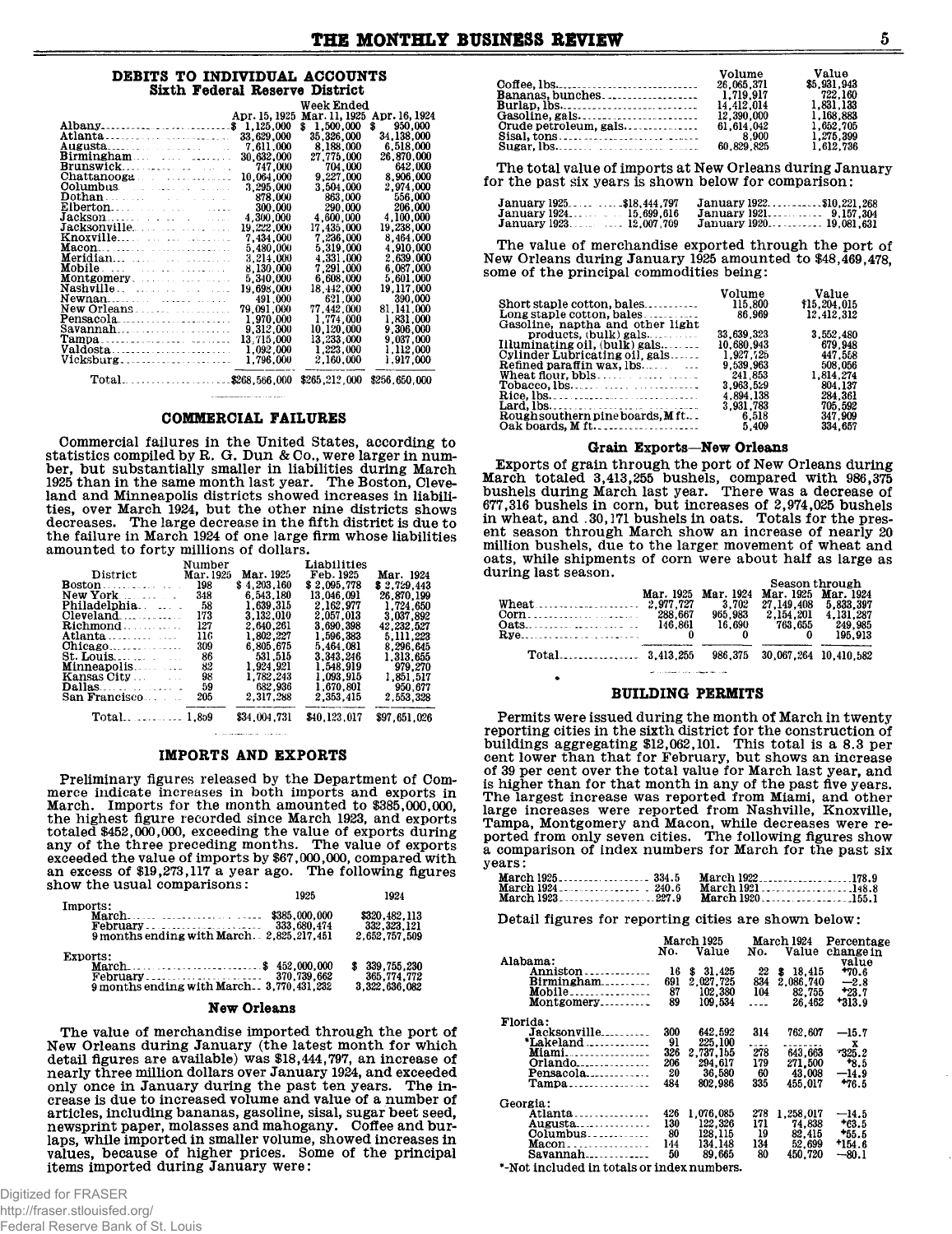| Louisiana:<br>New Orleans<br>Alexandria                                           | 272<br>121              | 1.229.325<br>83.439                         | 230<br>48               | 1.076.000<br>61.976                      | 14.2<br>$*34.6$                            |
|-----------------------------------------------------------------------------------|-------------------------|---------------------------------------------|-------------------------|------------------------------------------|--------------------------------------------|
| Tennessee:<br>Chattanooga<br>Johnson City<br>Knoxville<br>$Nashville$ ----------- | 250<br>28<br>307<br>311 | 303.691<br>44.950<br>1.029.104<br>1.036.259 | 178<br>53<br>248<br>338 | 424.230<br>128.215<br>323.450<br>338.776 | $-28.4$<br>$-64.9$<br>$*218.1$<br>$*205.7$ |
| Total 20 Cities<br>Index Number                                                   | 4338                    | \$12,062,101<br>334.5                       |                         | 4061 \$8,676,023<br>240.6                | $+39.0$                                    |

#### **LUMBER**

Reports made to the Southern Pine Association indicate considerable improvement in the volume of orders and shipconsiderable improvement in the volume of orders and simp-<br>diately preceding. Production of the mills which report<br>weekly, averaged 6.32 per cent below normal during the five<br>weeks ending April 10. Shipments by these same ing that period averaged 7.70 per cent below normal production, while orders averaged 11.66 per cent below normal production. Operating reports show that an average of 20 mills operated an average of 32 hours overtime weekly, and that an average of 27 mills operated double shifts. Reports indicate that retailers and railroad and industrial consumers are buying steadily. Preliminary figures for the month of March, reported to the Southern Pine Association up to the 15th of April, with comparisons, are shown below:

| 280.297.328<br>308.430.455<br>281.519.048                                                                                                                                                                         | Mar. 1925<br>$(145 \text{ miles})$ | Feb. 1925<br>$(136 \text{ miles})$ | Mar. 1924<br>$(140 \text{ mills})$ |
|-------------------------------------------------------------------------------------------------------------------------------------------------------------------------------------------------------------------|------------------------------------|------------------------------------|------------------------------------|
| 321.799.285<br>343.209.608<br>Normal Production these Mills 346, 588, 048<br>842.556.496<br>780.437.338<br>Stocks end of month 865.903.770<br>948.322.162<br>879.849.216<br>Normal stocks these Mills 946.970.546 |                                    | 300.844.470                        | 295.617.405<br>339.868.835         |

## COTTON CONSUMPTION-MARCH United States Census Bureau<br>United States

|                                                                                    | Mar. 1925                       | Feb. 1925                       | Mar. 1924                       |
|------------------------------------------------------------------------------------|---------------------------------|---------------------------------|---------------------------------|
| Cotton Consumed:<br>Lint <sub>-----------------------</sub><br>Linters             | 582.674<br>58.845               | 550.132<br>50.598               | 485.840<br>41.197               |
| In Consuming Establishments:<br>Lint <sub>-----------------------</sub><br>Linters | 1.644.793<br>157.872            | 1.546.210<br>149.292            | 1,503,852<br>126,332            |
| and<br>-at<br>Public Storage<br>In<br>Compresses:<br>Lint<br>Linters               | 2.237.115<br>62.256             | 3.075.140<br>69.661             | 2.000.552<br>88.339             |
| Exports<br>Imports<br>Active Spindles                                              | 734.697<br>33.955<br>33.225.182 | 811.838<br>59.984<br>33,277,189 | 332.168<br>49.833<br>32.371.978 |
| Asttan Anamina Bhatas                                                              |                                 |                                 |                                 |

**Cotton Growing States** 

| Cotton Consumed<br>In Consuming Establishments         | Mar. 1925<br>391.492<br>950.569 | Feb. 1925<br>372.524<br>914.801 | Mar. 1924<br>333.202<br>856.399 |
|--------------------------------------------------------|---------------------------------|---------------------------------|---------------------------------|
| In Public Storage and at<br>Active Spindles 16,926.521 |                                 | 2.751.915<br>16.995.783         | 1.737.090<br>16.181.926         |

## MANUFACTURING

## Cotton Cloth

Reports were made to the Federal Reserve Bank for March by cotton mills which manufactured during the month 30,616,000 yards of cloth. This output was 2.5 per cent blarger than in February, and 7.4 per cent greater than in<br>March a year ago. Shipments were somewhat lower than<br>in February or in March 1924. Orders received by the mills, and unfilled orders on hand at the end of March both exand the decreases compared with February, but were greater<br>than at the same time last year. The reporting mills had on<br>hand at the close of March orders which would require their operation for 9.2 weeks, compared with 9.9 weeks a month earlier, and 8.1 weeks at the same time a year ago. Percentage comparisons are shown below:

|                                     | Feb. 1925                  | March 1925 compared with:<br>Mar. 1924 |
|-------------------------------------|----------------------------|----------------------------------------|
|                                     | $+2.5$<br>$-2.4$<br>$-5.1$ | $+7.4$<br>$-2.6$<br>$+92.8$<br>$+12.1$ |
| Stocks on hand<br>Number on payroll | $-8.2$<br>$-0.4$<br>$-0.6$ | $-24.0$<br>44.6                        |

Digitized for FRASER

http://fraser.stlouisfed.org/

Federal Reserve Bank of St. Louis

## Cotton Yarn

Reports for March were received from yarn mills which produced during March about 8,000,000 pounds of yarn, an output 5.3 per cent larger than in February, and 17.1 per cent greater than in March 1924. Shipments showed increases compared with both of those months, and orders booked and unfilled orders, while smaller than for February, were considerably larger than for March last year. Stocks on hand were lower than for either of those months. Percentage comparisons are shown below:

|         | March 1925 compared with:                                                |
|---------|--------------------------------------------------------------------------|
|         | Mar. 1924                                                                |
| -5.3    | $+17.1$                                                                  |
| $+4.6$  | $+21.1$                                                                  |
|         | $*26.4$                                                                  |
| $-15.4$ | $+29.0$                                                                  |
|         | $-3.8$                                                                   |
| $+0.7$  | $+8.9$                                                                   |
|         | Feb. 1925<br>$Shipments \dots \dots \dots \dots \dots \dots \dots \dots$ |

#### Overalls

Increased output during March was reported by overall manufacturers over February, and over March last year. Stocks on hand increased compared with February, but<br>were lower than a year ago. Orders received and unfilled<br>orders both registered declines compared with February, but were considerably larger that at this time last year. The reports indicate that cancelletions were smaller than during either of those months. Percentage comparisons follow: March 1925 compared with

|                                 | ALUZ VAL LUNU UULUULUL VUL 11 LULI |           |
|---------------------------------|------------------------------------|-----------|
|                                 | Feb. 1925                          | Mar. 1924 |
| $Overalls$ manufactured $*10.3$ |                                    | $+110.7$  |
| Overalls on hand $\ldots$       | $-23.5$                            | $-2.7$    |
|                                 | $-11.3$                            | $+55.1$   |
|                                 |                                    | $+238.5$  |
| Number on payroll               | $+6.3$                             | $+37.9$   |
|                                 |                                    |           |

### **Brick**

Production, stocks and unfilled orders reported by brick Trouveling plants for March showed increases over<br>February, although orders received by the plants were somewhat below the volume for February. Decreases are shown in all of these items, however, compared with March last year, percentage comparisons being indicated in the following table: March 1925 compared with .

|                    | march 1949 compared with |           |
|--------------------|--------------------------|-----------|
|                    | Feb. 1925                | Mar. 1924 |
| Brick manufactured | 4.6                      | $-7.2$    |
|                    | $+21.6$                  | $-28.9$   |
|                    | $-6.2$                   | $-34.6$   |
|                    | $-60.8$                  | $-39.4$   |
|                    | $+4.4$                   | $+15.1$   |
|                    |                          |           |

#### Hosiery

Figures shown in the following table, reported to the United States Census Bureau, show a material increase in<br>hosiery manufactured during March over February, by 38<br>identical establishments in the Sixth District. Increases are also shown in shipments, orders received and unfilled orders, while stocks on hand were somewhat smaller than<br>a month earlier.

 $\overline{a}$ 

المستعاد

| почениять,              |           |  |
|-------------------------|-----------|--|
| March, 1925. Feb. 1925. |           |  |
| 946.323                 | 793.722   |  |
|                         | 798.796   |  |
|                         | 1.717.608 |  |
| 932, 364                | 803.552   |  |
| 52.114                  | 27.667    |  |
|                         | 1.689.786 |  |
|                         |           |  |

## COAL

Production of bituminous coal in the United States, according to statistics compiled by the Geological Survey, has shown a gradual decline since the week ended January 10, except for the weeks ended March 7 and 28. The improvement in these weeks, which was due to some improvement<br>in demand in the eastern districts, was short-lived and production registered a low level for the year during the week ended April 4.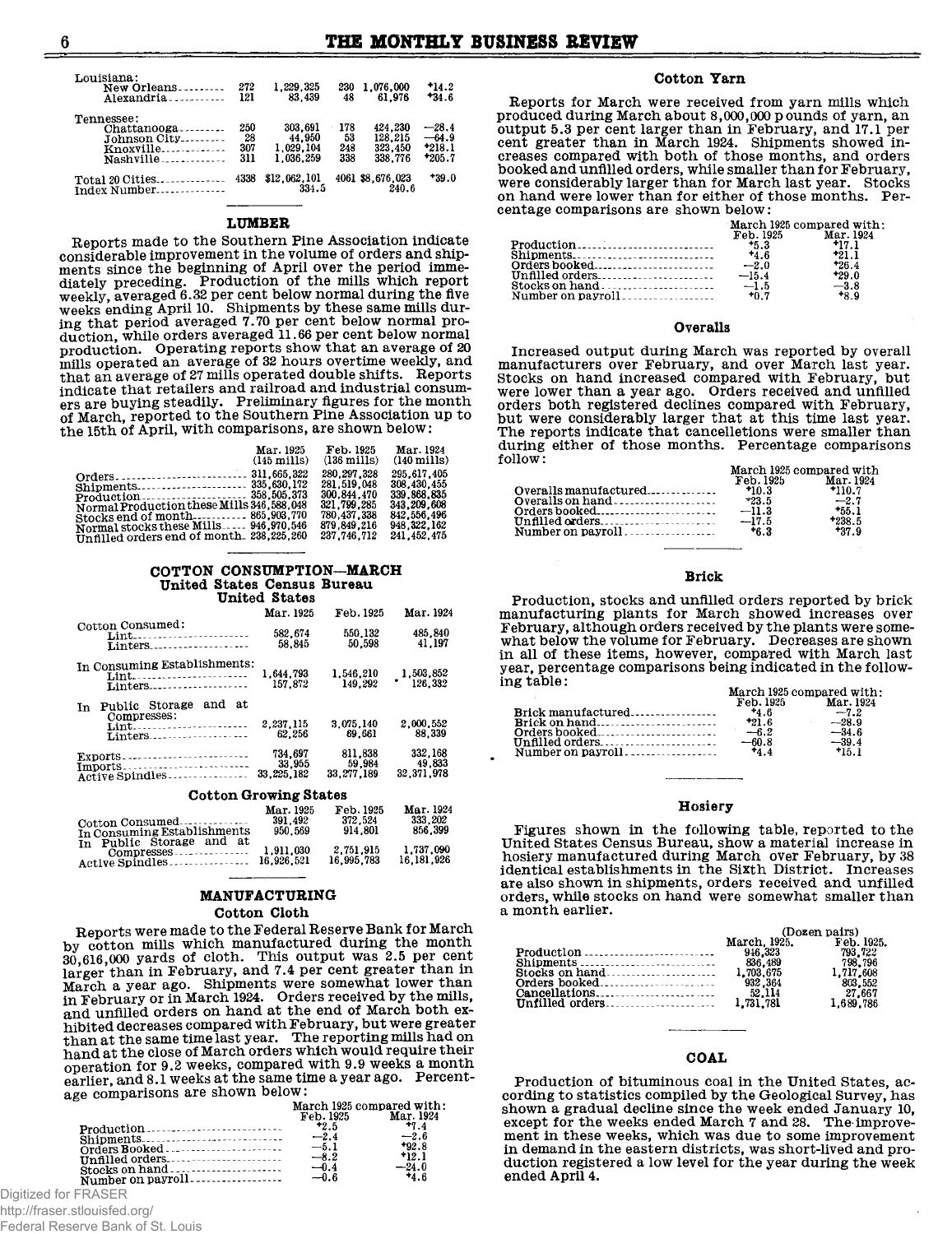**The loss of more than a million tons for two weeks ended March 21 was due almost entirely to a rapid softening of the market, and was accompanied by appreciable decreases in working time in many of the producing fields. The week ended March 28 brought a slight increase in production, but in the week ended April 4, due partly to the observance of a holiday in some fields, but principally to declining market, production showed a decrease of 941,000 tons, or about 11 per cent. Weekly production figures, compared with a year ago, are shown below:**

| Week Ended | 1925      | 1924      |
|------------|-----------|-----------|
| March 7    | 9.384.000 | 9.617.000 |
|            | 8.641.000 | 9.626.000 |
|            | 8.283.000 | 9.261.000 |
|            | 8.353.000 | 8.818.000 |
|            | 7.412.000 | 6.826.000 |

**Reports from Tennessee indicate a very light demand for domestic coal, but a fair demand for steam coal. Prices are reported low. Oar supply is sufficient and labor is plentiful.**

#### **IRON**

**Statistics compiled and published by the Iron Age indicate that the total production of pig iron in the United States amounted in March to 3,564,247 tons. This total is 350,104 tons more than the output in February, due principally to the difference in the number of days, as the daily rate of production during March was only 184 tons higher than in February. The daily rate in March was 114,975 tons, compared with 114,791 tons in February. The daily rate in March and the total output, were higher than for any month since July 1923. There were 10 furnaces shut down, most of them during the last week of the month, and only one blown in, showing a net loss for the month of 9 in active operation.**

**The output of pig iron in Alabama during March totaled 253,820 tons, compared with a production of 224,679 tons during February. One furnace was blown out in Alabama during the month, leaving 24 in active operation at the close of the month. The index number for March production is 144.4, and is higher than for any month during the past** five years excepting March 1923, when it was 144.6, repre**senting an output only 419 tons greater than in the month just ended. Correspondents state there has been little buying of iron during the month, but that furnaces are shipping their product in heavy tonnages. The price has ranged from \$20.50 to \$22.00 furnace, for #2 foundry, with the higher price predominating.**

## **Unfilled Orders—U. S. Steel Corporation.**

**Unfilled orders on hand at the end of March, according to press reports, totaled 4,863,564 tons, a decrease of 421,207 tons compared with February, and also lower than the total for January. Unfilled orders at the end of March 1924 were 4,782,807 tons.**

## **NAVAL STORES**

**Receipts of turpentine and rosin during March, the last month of the Naval Stores year, continued low. Statistics published in the Naval Stores Review show that, except for the season of 1923-24, receipts of turpentine during the year just ended were larger than for any other season since 1916- 1917. Rosin receipts also were somewhat smaller than during the season of 1923-24, but larger than for any other season during the last ten years. Stocks of turpentine at the end of March 1925 were smaller than a year ago, but larger than for the seasons of 1922-23, and 1921-22, while supplies of rosin at the end of March were smaller than at the end of any season during the past ten years. Average prices prevailing during March on the Savannah market, according to statistics published by the Turpentine and Rosin Producers Association were 86 cents for turpentine, compared with 87 7-8 in February, and 95i in March 1924, and \$7.57J for rosin, compared with \$7.62| in February, and \$4.87§ in March a year ago. Average prices which have prevailed during the twelve months were 82J cents for turpentine, compared with 98 cents during the season of 1923-24, and \$6.12-| for rosins, compared with \$4.82| during the preceding season. Receipts and stocks at the three principal ports are shown below:**

|                                | Mar. 1925 | Feb. 1925 | Mar. 1924 |
|--------------------------------|-----------|-----------|-----------|
| Receipts-Turpentine:           |           |           |           |
| Savannah                       | 2,150     | 2,323     | 1,252     |
| Jacksonville                   | 2.769     | 2.810     | 2,458     |
| Pensacola                      | 988       | 1.034     | 1.116     |
| Total<br><b><i><u></u></i></b> | 5.907     | 6,167     | 4,826     |
| Receipts-Rosin:                |           |           |           |
| $savannah$                     | 14,185    | 19.590    | 10.491    |
| Jacksonville                   | 30,678    | 22,319    | 13.811    |
| Pensacola                      | 5.274     | 7.413     | 5.514     |
| $Total$                        | 50.137    | 49.322    | 29.816    |
| Stocks-Turpentine:             |           |           |           |
| $Savannah$                     | 2.059     | 8.557     | 5.151     |
| Jacksonville                   | 16,168    | 19.761    | 16.109    |
| Pensacola                      | 4.604     | 9.288     | 2.227     |
| $Total$                        | 22.831    | 37,606    | 23,487    |
| Stocks-Rosin:                  |           |           |           |
| Savannah                       | 51,338    | 63.676    | 58,426    |
| Jacksonville                   | 87,871    | 100,114   | 117,363   |
| Pensacola                      | 31.988    | 36.106    | 50.986    |
| Total.<br>.                    | 171.197   | 199.896   | 226.775   |